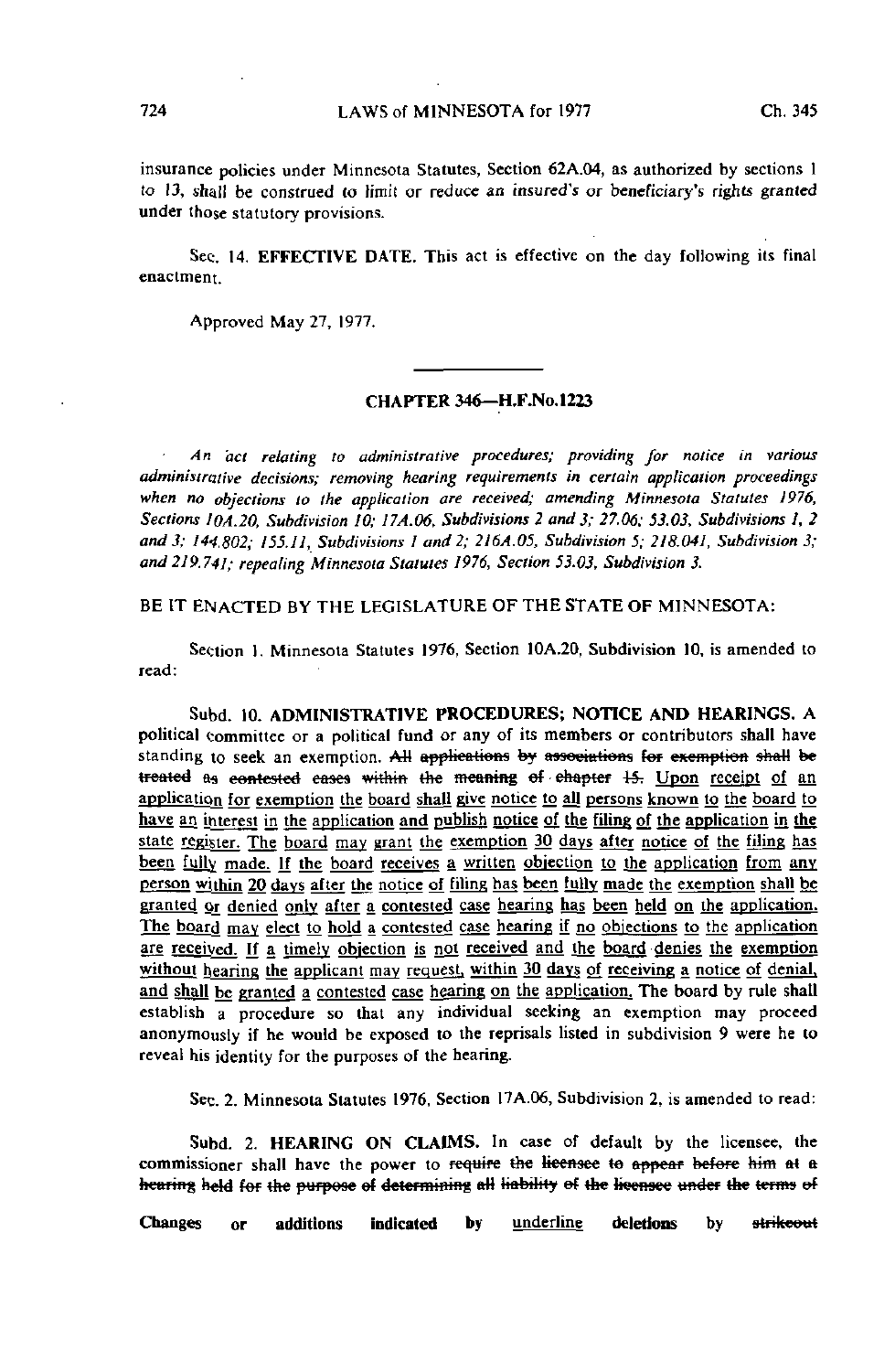his bond, and after said hearing, based on the evidence adduced thereat, the commissioner shall make an order determining and fixing the liability of the principal and of the surety company because of the default of the licensee. If the bond is insufficient to eover the liability of all claimants, the commissioner shall prorate the proceeds of the bond among the claimants on a percentage basis. The order of the commissioner may be enforced by appropriate proceedings in the district court of Ramsey county, and any party aggrieved by the order of the commissioner may appeal to said district court in the manner provided fef appeal from other proceedings befere the commissioner have the matter heard as a contested case pursuant to procedures outlined in chapter 15. No hearing shall be required if all affected parties to a bond claim proceeding waive their right to a hearing and agree to accept the commissioner's determination as to the validity of the claim and the allocation of the proceeds of the bond .

Sec. 3. Minnesota Statutes 1976, Section 17A.06, Subdivision 3, is amended to read:

Subd. 3. LEGAL NOTICE. Prior to a hearing before the commissioner, he shall notify by certified mail all known potential claimants and publish a notice setting forth the default of the licensee and requiring all claimants to file proof of claim with the commissioner within three months of the date such notice is published or be barred from participating in the proceeds of the bond. Such publication shall be made for three consecutive weeks in a newspaper published at the county seat of the county in which the licensee has his principal place of business. The commissioner shall also fulfill any notice requirements prescribed by chapter 15 and rules of the hearing examiner. However, No such claim shall be allowed unless it is filed with the commissioner within one year of the date of the alleged breach. Notwithstanding the above provisions, if a livestock market agency or livestock dealer has on file a Packers and Stockyards Act bond and is registered with the Packers and Stockyards Administration, the terms of the bond or that federal agency's regulations will control in determining the time for filing and the admission of claims.

Sec. 4. Minnesota Statutes 1976, Section 27.06, is amended to read:

27.06 COMPLAINTS TO COMMISSIONER, HEARING; ACTION ON BOND. Any person claiming himself to be damaged by any breach of the conditions of a bondgiven by a licensee, as herein provided, may enter complaint thereof to the commissioner, which complaint shall be a written statement of the facts constituting the complaint. Upon filing the complaint in the manner herein provided, the commissioner shall investigate the charges made and, at his discretion, order a hearing before him, giving the party complained of notice of the filing of the complaint and the time and place of the hearing. Each claimant or his authorized agent shall appear at the hearing in order to vefify the complaint filed unless, in the opinion ef the commissioner, the complaint provides adequate information te allow the commissioner te waive appearance: tn ease the appearance is waived, the commissioner shall so notify the claimant. At the conclusion of the hearing the commissioner shall report his findings and render his conclusions and efdef; upon the matter complained ef; te the complainant and the respondent in each ease, who shall have  $+5$  days following in which to comply with the commissioner's order: If this order is not complied with within this time; either party; if aggrieved by any condition of the bond, may, upon first obtaining the approval of the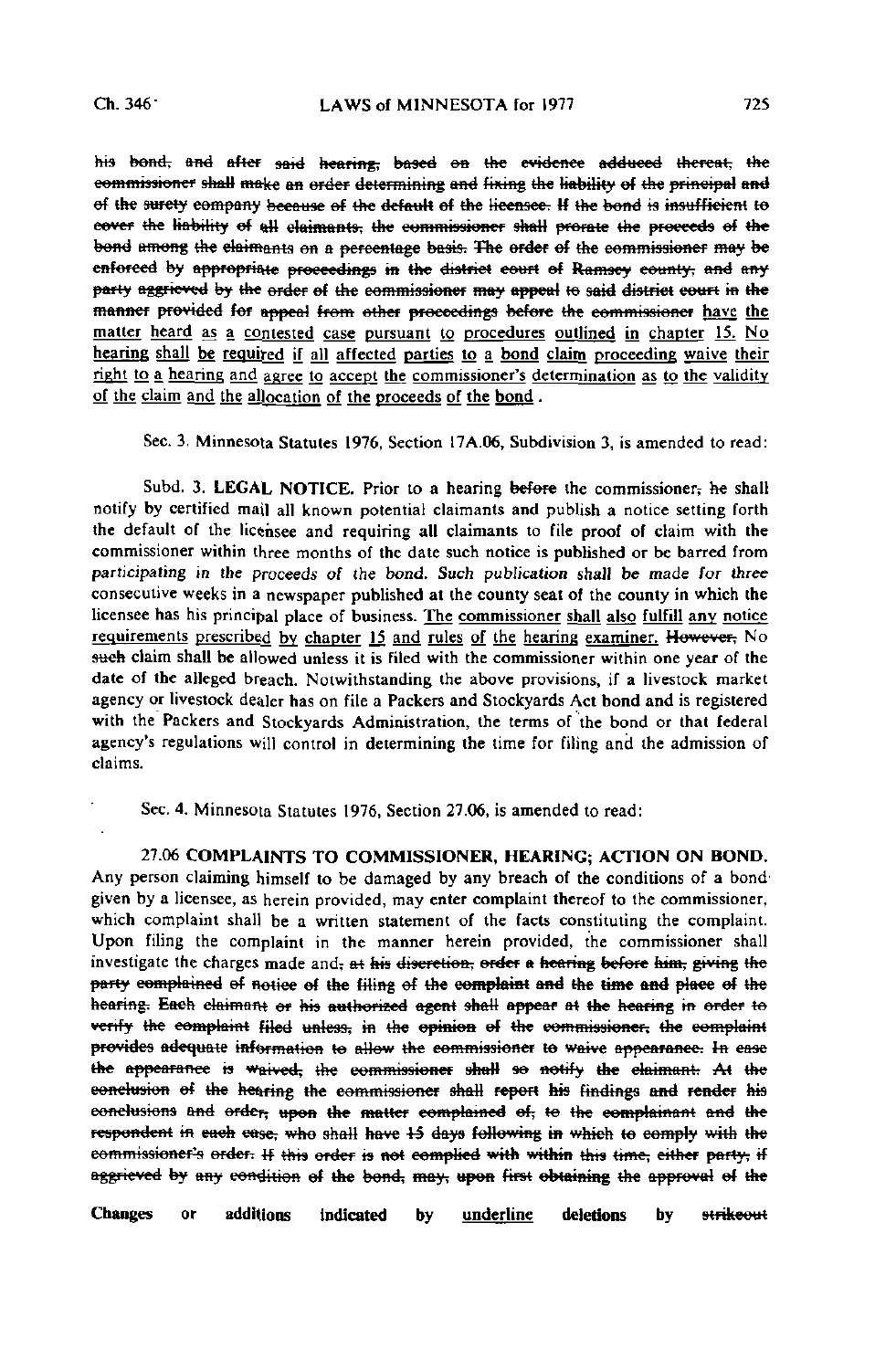commissioner within 30 days after the time aforesaid, commence and maintain an action against the principal and sureties on the bond of the party complained of as in any civil action, provided, no action against the surety of a licensee shall in any instance be maintained without the prior written approval of the commissioner, which shall be attached to and made a part of the original complaint in the action. Upon commencing the action a eopy thereof shall be filed in the office of the commissioner. The record of the hearing before the commissioner shall be competent evidence in any court having <del>jurisdiction.</del> If the licensee has become liable to more than one person by reason of breaches of the conditions of the bond and the amount of the bond is insufficient to pay the entire liability to all persons entitled to the protection of the bend, the penalty of the bond as against the sureties shall be apportioned among the several claimants. In all eases where the order of the commissioner has not been complied with and no action against the surety of such licensee be then pending; the commissioner may commence an action for the recovery of the amounts claimed, and the surety or bondsman upon the bond shall be liable to the extent of the amount recovered, not exceeding the amount of the bond, and when recovered such amount shall be deposited with the commissioner, who shall, in the same action; subject to the approval of the court, pass upon and allow or disallow all claims which may be presented to him for payment or apportioned thereunder have the matter heard as a contested case pursuant to chapter 15. No hearing shall be required if all affected parties to a bond claim proceeding waive their right to a hearing and agree to accept the commissioner's determination as to the validity of the claims and the allocation of the proceeds of the bond.

Sec. 5. Minnesota Statutes 1976, Section 53.03, Subdivision 1, is amended to read:

53.03 CERTIFICATE. Subdivision 1. APPLICATION, FEE, NOTICE, HEARING, INVESTIGATION. Any sueh corporation hereafter organized as an industrial loan and thrift company, shall, after compliance with the requirements set forth in sections 53.01 and 53.02, cause an application, in writing, to be made to the department of commerce for a certificate of authorization. The application, in duplicate triplicate, shall be in the form prescribed by the department of commerce and filed in its office. The application' shall be made in the name of the corporation, executed and acknowledged by two of its officers designated by the board of directors of the corporation for that purpose, requesting a certificate authorizing the corporation to transact business as an industrial loan and thrift company, at the place and in the name stated in the application. At the time of filing the application the applicant shall pay a filing fee of \$500, to be paid into the state treasury and credited to the general fund and also shall pay to the commissioner of banks the sum of \$250 as a fee for investigating the application, which fee shall be turned over by him to the state treasurer and credited to the general fund of the state, and submit a copy of the bylaws of the corporation, its articles of incorporation and all amendments thereto. Thereupon the department of commerce shall fix a time, within 30 days after the filing of the application; for a hearing at its office; at which hearing it shall either grant or refuse to grant such application. A notice of the hearing filing of the application shall be published once in the form prescribed by the department of commerce, at the expense of the applicant, not less than 10, nor more than 20 days prior to the date of such hearing, in a newspaper published in the municipality in which the proposed industrial loan and thrift company is to be located, or, if there be no such newspaper, in a newspaper published at the county seat of the county in which the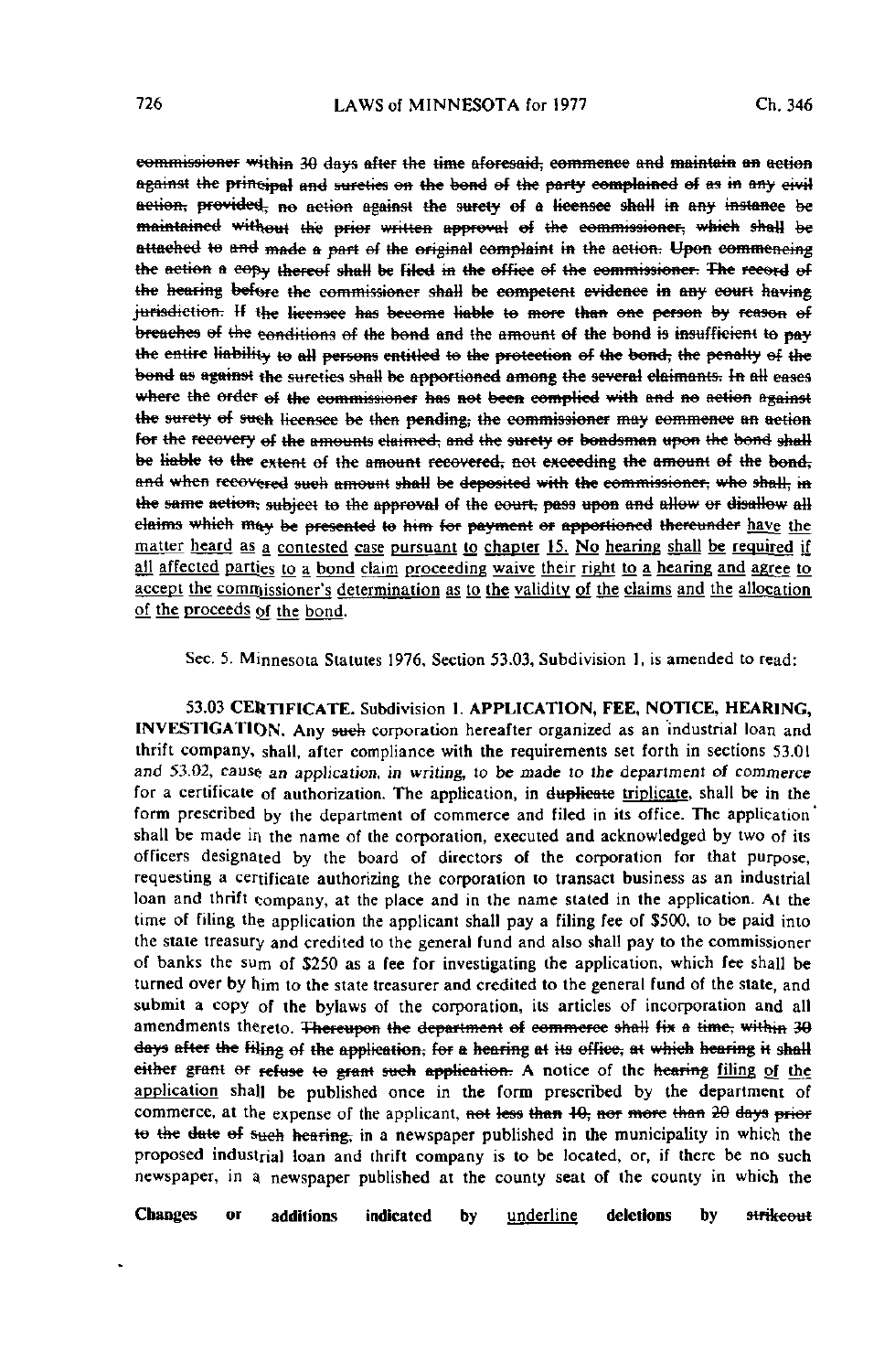company is proposed to be located. H the department of commerce receives a written objection to the application from any person within 20 days of the notice having been fully published a contested case hearing shall be conducted on the application. The commerce commission may without cause order a contested case hearing on the application. Notice of a hearing in connection with this section shall be published once in the form prescribed by the department of commerce, at the expense of the applicant, in the same manner as a notice of application.

Sec. 6. Minnesota Statutes 1976, Section 53.03, Subdivision 2, is amended to read:

Subd. 2. DEPARTMENT OF COMMERCE; DUTIES. Upon receiving an application the department of commerce shall thereupon make, or cause to be made, an examination to ascertain whether the assets of such corporation, over and above all its liabilities, have an actual value of not less than the par value of all of its capital represented by shares of common stock, which shall not be less than the amount prescribed by section 53.02; and. If upon the its investigation or hearing provided for in subdivision 1 those facts appear and it further appears that the bylaws and articles of incorporation and amendments thereto are in accordance with law; that the shareholders of the corporation are of good moral character and financial integrity; that there is a reasonable public demand for that company in the location specified in the application, and that the probable volume of business in that location is sufficient to insure and maintain the solvency of such company and the solvency of any then existing industrial loan and thrift companies or banks in that locality, without endangering the safety of any such company or bank in the locality as a place for investing or depositing public and private money, and if the department of commerce is satisfied that the proposed company will be properly and safely managed, the application shall be granted; otherwise it shall be denied.

Sec. 7. Minnesota Statutes 1976, Section 53.03, Subdivision 3, is amended to read:

Subd. 3. GRANT OR DENIAL; CERTIFICATE. If the application be granted without hearing the department of commerce shall, not later than  $30-60$  days after such hearing the notice of application has been fully published, issue a certificate authorizing the corporation to transact business as an industrial loan and thrift company as provided in this chapter. If the application be denied without hearing the department of commerce shall, not later than 30 60 days after such hearing the notice of application has been fully published, notify the corporation of the denial and the reasons for the denial. The applicant may request within 30 days of receiving the notice of denial, and shall be granted, a contested case hearing on the application which shall then be conducted as if no order of denjaj had been issued. If the commission approves the application after a hearing the commission shall, not later than 30 days after a hearing, issue a certificate authorizing the corporation to transact business as an industrial loan and thrift company as provided in this chapter. If the application be denied after a hearing the commission shall, not later than 30 days after a hearing, notify the corporation of the denial.

Sec. 8. Minnesota Statutes 1976, Section 144.802, is amended to read:

144.802 LICENSING. Subdivision 1. No operator shall operate an ambulance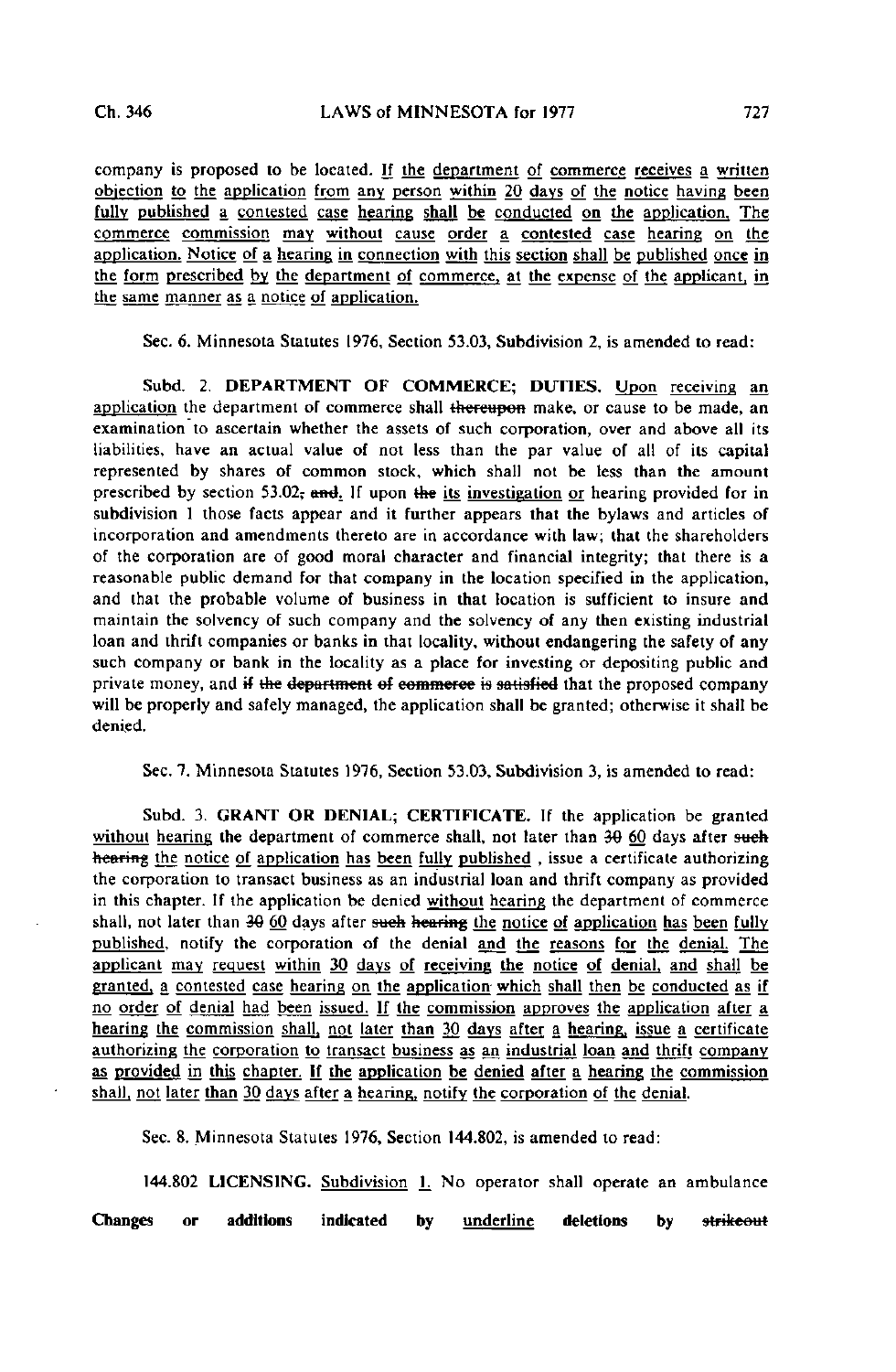service within this state unless it possesses a valid license to do so issued by the state board of health. The cost of the license shall be in an amount prescribed by the board pursuant to section 144.122. Licenses shall expire and be renewed as prescribed by the board pursuant to section 144.122. The state board of health shall not issue licenses for the operation of a newly established ambulance service in the state unless the service meets the standards required by sections 144.801 to 144.806 and the applicant has demonstrated to the satisfaction of the state board of health at a public hearing pursuant to the provisions of section  $144.802$ , subdivision 2, that the public convenience and necessity require the proposed ambulance service.

Subd. 3; Upon receiving an application for a license to operate an ambulance service, a notice of the filing of the application shall be published in the state register and once in the form prescribed by the board of health, at the expense of the applicant, in a newspaper published in the municipality in which the proposed ambulance service is to be provided, or, if there is none in the municipality or if the service is to be provided in more than one municipality, in a newspaper published at the county seat of the county in which the ambulance service is to be provided. The board may grant or deny the license 30 days after notice of the filing has been fully published. If the board receives a written objection to the application from any person within 20 days of the notice having been fully published, the license shall be granted or denied only after a contested case hearing has been conducted on the application. The board may elect to hold a contested case hearing if no objections to the application are received. If a timely objection is not received, the board may grant or deny the requested license based upon the information contained in the license application. If licensure is denied without hearing, the applicant, within 30 days after receiving notice of denial, may request and shall be granted a contested case hearing upon the application, at which hearing all issues will be heard de novo.

Sec. 9. Minnesota Statutes 1976, Section 155.11, Subdivision 1, is amended to read:

155.11 SCHOOL; APPROVAL; INSTRUCTION. Subdivision 1. Any person, firm, or corporation desiring to establish a hairdressing and beauty culture school shall apply to the board for a certificate of approval for such school, and to have such school rated by the board as an approved school in hairdressing and beauty culture and placed upon its list of such approved schools, upon complying with the following provisions: Each applicant, whether individual, firm, or corporation, shall, prior to the opening of such school, present to such board a verified application containing the following information:

(1) Full name of individual, firm, or corporation; including all the members, owners, partners, and directors of such firm or corporation and, if the corporation is a foreign corporation, or if the individual persons or partners applying for such certificate of approval are not residents of the state of Minnesota, then the application shall designate a resident agent for service;

(2) The past occupation of such individual or individuals, firms, or corporations and complete information concerning the occupations of the directors in the case of a corporation;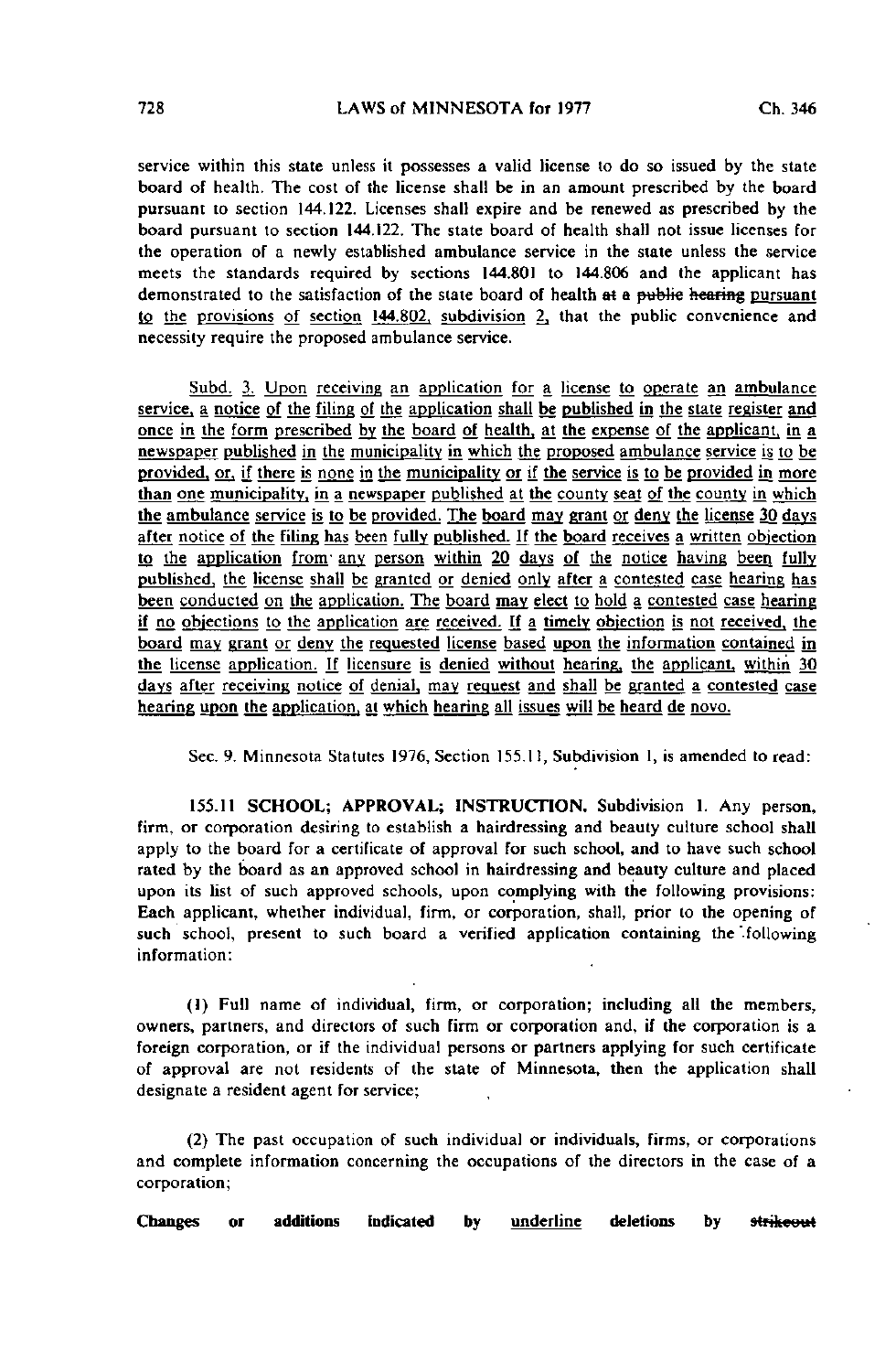(3) A complete financial statement showing all the assets and liabilities of the applicant and, if the applicant is an individual or partnership, a complete financial statement showing all assets and liabilities of the individual or of the individual partners; and

(4) A complete plan of operation setting forth such information relating thereto as the board in its application form may lawfully require. Upon receipt of such an application, the board shall, within 45 days set the application for public hearing for a certificate of approval, a notice of the filing of the application shall be published in the state register and once in the form prescribed by the board, at the expense of the applicant, in a newspaper published in the municipality in which the proposed school is to be located, or, if there is none in the municipality, in a newspaper published at the county seat of the county in which the school is proposed to be located. The board may grant or deny the certificate of approval 30 days after notice of the filing has been fully published. If the board receives a written objection to the application from any person within 20 days of the notice having been fully published, the certificate of approval shall be granted or denied only after a contested case hearing has been conducted on the application. The board may elect to hold a contested case hearing if no objections to the application are received. If a timely objection is not received and the certificate is denied without hearing, the applicant may request within 30 days of receiving the notice of denial, and shall be granted, a contested case hearing on the application.

Sec. 10. Minnesota Statutes 1976, Section 155.11, Subdivision 2, is amended to read:

Subd. 2. At the time set for hearing of the application, the applicant shall show by competent evidence his qualifications. After the duly held hearing and upon proper showing at the hearing of qualifications of the applicant, the board may issue a certificate of approval to the school. Each new school, before being initially approved, shall pay a fee set by the board. If approval for any reason is not granted, the fee shall be returned to the applicant for such registration.

All existing schools shall register with the board annually on or before June 30, 1949, and annually thereafter, upon blanks provided by the board. The registration shall show the name of the owner and the location of the school. The annual fee for registration shall be set by the board. There shall be one registration for each school accepted by the board. Each school or branch at each location shall be established to teach a complete course in the theory and practice of cosmetology, and no part of such course shall be offered at a separate location from the school without approval of the board.

Sec. 11. Minnesota Statutes 1976, Section 2I6A.05, Subdivision 5, is amended to read:

Subd. 5. HEARINGS UPON PETITIONS. With respect to those matters within its jurisdiction the commission shall receive, hear and determine within six months all petitions filed with it in accordance with the procedures established by law and may investigate, hold hearings and make determinations upon its own motion to the same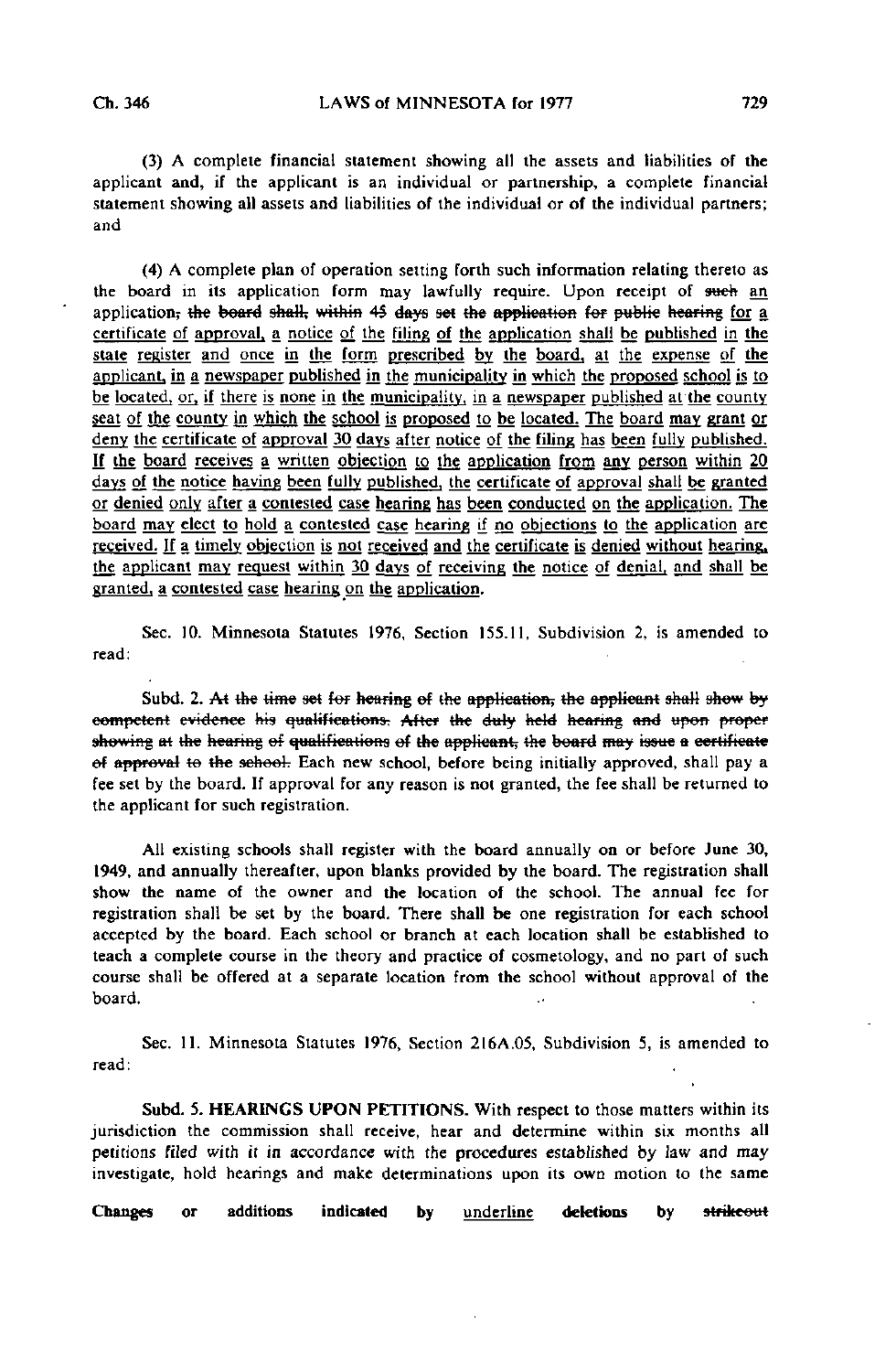extent, and in every instance, in which it may do so upon petition. Upon receiving petitions filed pursuant to sections 221.061, 221.081, 221.121. subdivision I, 221.15L 221.296. and 221.55. the commission shall give notice of the filing of the petition to representatives of associations or other interested groups or persons who have registered their names with the director of the department for that purpose and to whomever he deems to be interested in the petition. The commission may grant or deny the request of the petition 30 days after notice of the filing has been fully given. If the commission receives a written objection and a notice of intent to appear at a hearing to object to the petition from any person within 20 days of the notice having been fully given, the request of the petition shall be granted or denied only after a contested case hearing has been conducted on the petition, unless the objection is withdrawn prior to the hearing. The commission may elect to hold a contested case hearing if no objections to the petition are received. If a timely objection is not received, or if received and withdrawn, and the request of the petition is denied without hearing, the petitioner may request within 30 days of receiving the notice of denial, and shall be granted, a contested case hearing on the petition.

Sec. 12. Minnesota Statutes 1976, Section 218.04], Subdivision 3, is amended to read:

Subd. 3. The commissioner shall, upon petition and after hearing:

(1) At all points of intersection and crossings of different railroads, or where two railroads are not more than one-half mile apart, and at all terminals, prescribe ample facilities by track connection, joint use of tracks, passenger and freight platforms and depots, warehouses, docks over which general merchandise is handled and forwarded, and other necessary appliances and conveniences for the transfer, forwarding and handling of general merchandise and parcel freight between such railroads and between such railroads and such docks, warehouses and vessels at such docks.

(2) Determine the proportionate share of each company in the cost of providing connecting and transfer facilities in the event the companies fail to agree.

(3) Direct construction, maintenance and operation at any points prescribed by law of all side tracks and reasonable facilities connecting any road with any grain warehouse or mill, dock, \vharf, coal yard, quarry, brick or lime kiln, sand or gravel pit, crushed rock or concrete plant, or manufactory adjacent thereto, and prescribe the terms therefor.

(4) Direct the discontinuance of any regularly scheduled intrastate passenger trains upon a finding after public hearing that the public will not be deprived of reasonably adequate service thereby.

 $(5)$  Prescribe rules and regulations for distribution of cars at stations for use of shippers of livestock and Farm products.

(6) Require installation of track scales at terminals, warehouses and at all other points in the state where the same are deemed necessary and prescribe reasonable regulations for the weighing of cars and of freight.